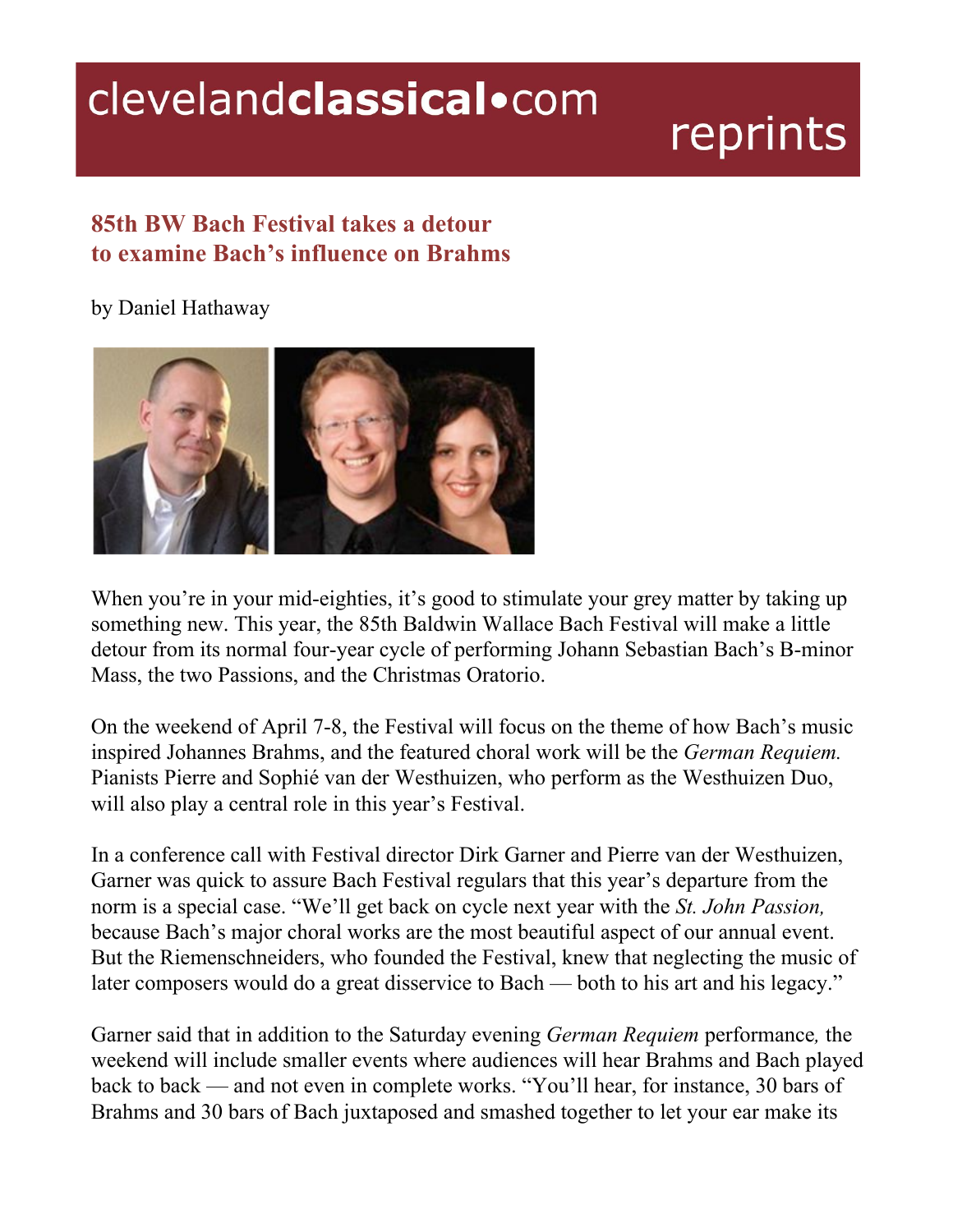own associations and connections. The Friday night concert is all Bach. We're including the third Brandenburg Concerto, a motet and two movements from Cantata 21, which Brahms conducted, as well as keyboard works that he played and transcribed. It's a really interesting snapshot of what music made an impression on him."

The catalyst for exploring the Bach-Brahms connection came from BW Conservatory dean Susan Van Vorst, who initiated a conversation with Garner and Westhuizen over coffee last August. That evolved into inviting the Westhuizen Duo to play the Bach Double Clavier Concerto, BWV 1060, as the closer to the Friday evening concert, and to curate and play their own concert on Saturday afternoon.

"I just love these collaborations," Westhuizen said. "We had such a wonderful time at BW with the Cleveland International Piano Competition Youth Competition that we wanted to expand the relationship. When you start thinking about the idea of Bach-inspired works, the sky's the limit. If it weren't for Brahms — and Mendelssohn — we wouldn't know much about Bach today. Brahms was obsessed with his music."

Westhuizen said that the Saturday afternoon program will explore Bach's influences on later composers and arrangers both on the macro and micro level. "We'll begin with Greg Anderson's transcriptions of movements from the *Matthew Passion.* Anderson, who is one-half of the piano duo Anderson and Rowe, is a wonderful colorist."

Bach's influence on Dmitri Shostakovich's *Concertino* will be clear to listeners. "It begins with a French Overture and features so much dialogue and counterpoint. Its whole form is straight out of a Bach Orchestral Suite," Westhuizen said.

That program will continue with transcriptions of the Bourée from Bach's second French Suite by Leo Portnoff, and an arrangement of "Sheep May Safely Graze" by Victor Babin. The Westhuizens will close with Brahms's *Variations on a Theme by Haydn.* "It ends with a big fugue and a chaconne — a gesture that would have been impossible without the influence of Bach," the pianist said.

On Saturday evening, when Octavio Más-Arocas conducts the *German Requiem,* he'll have the benefit of having studied Brahms's own rehearsal markings in a score owned by the Riemenschneider Bach Institute at BW. Garner examined that score long before joining the BW faculty — when he was 22 and still a graduate student at the Cincinnati College-Conservatory.

"My teacher mentioned that score, so I hopped in a car with my buddies and drove up to Cleveland to take a look. I wrote Brahms's markings into my own score — and the new Carus edition of the Requiem score also incorporates them. He added lots of dynamic